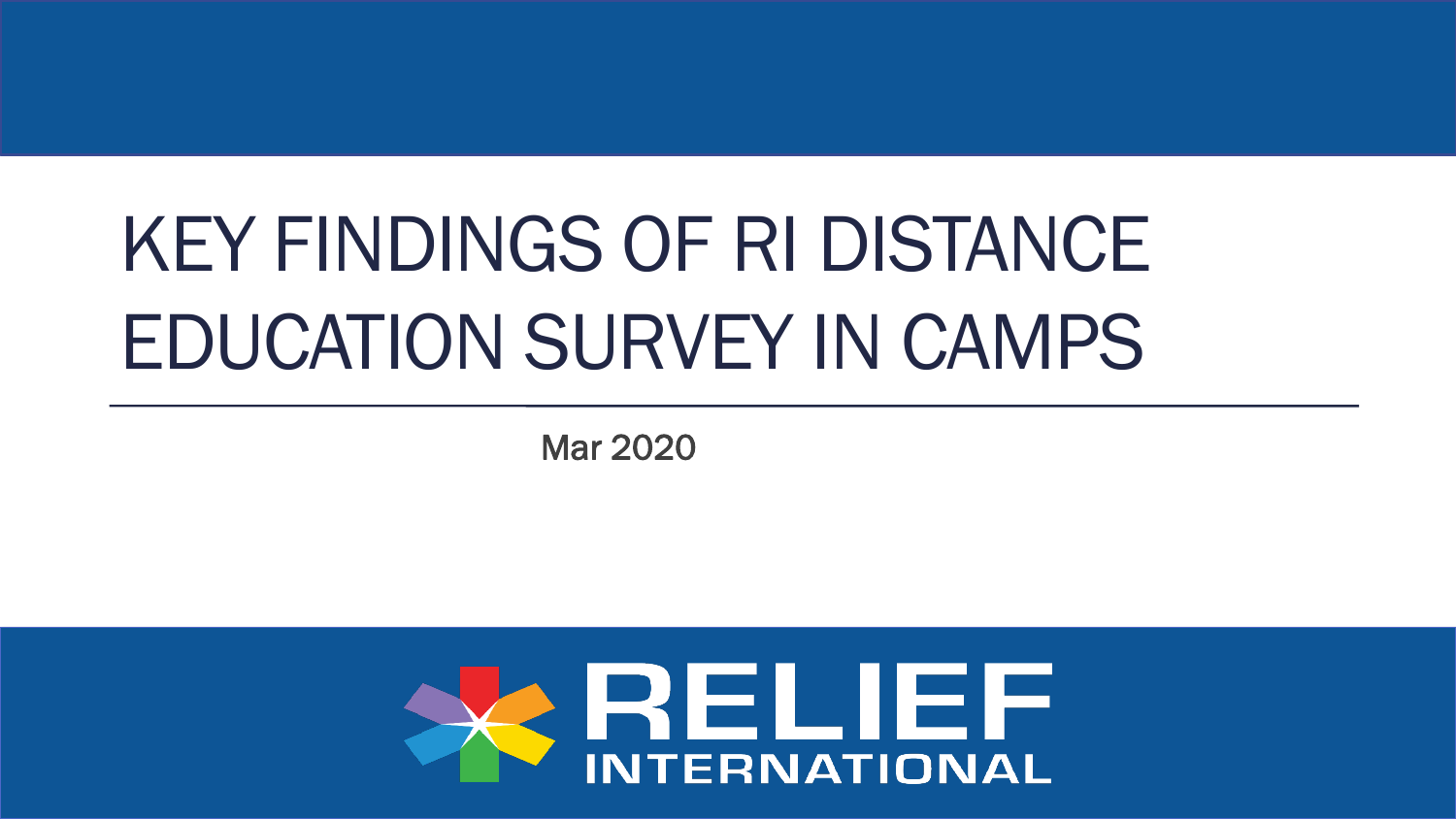#### RI reached out to 1705 households in both camps ,1203 in Zaatari and 502 in Azraq, including 950 Male and 755 Female.



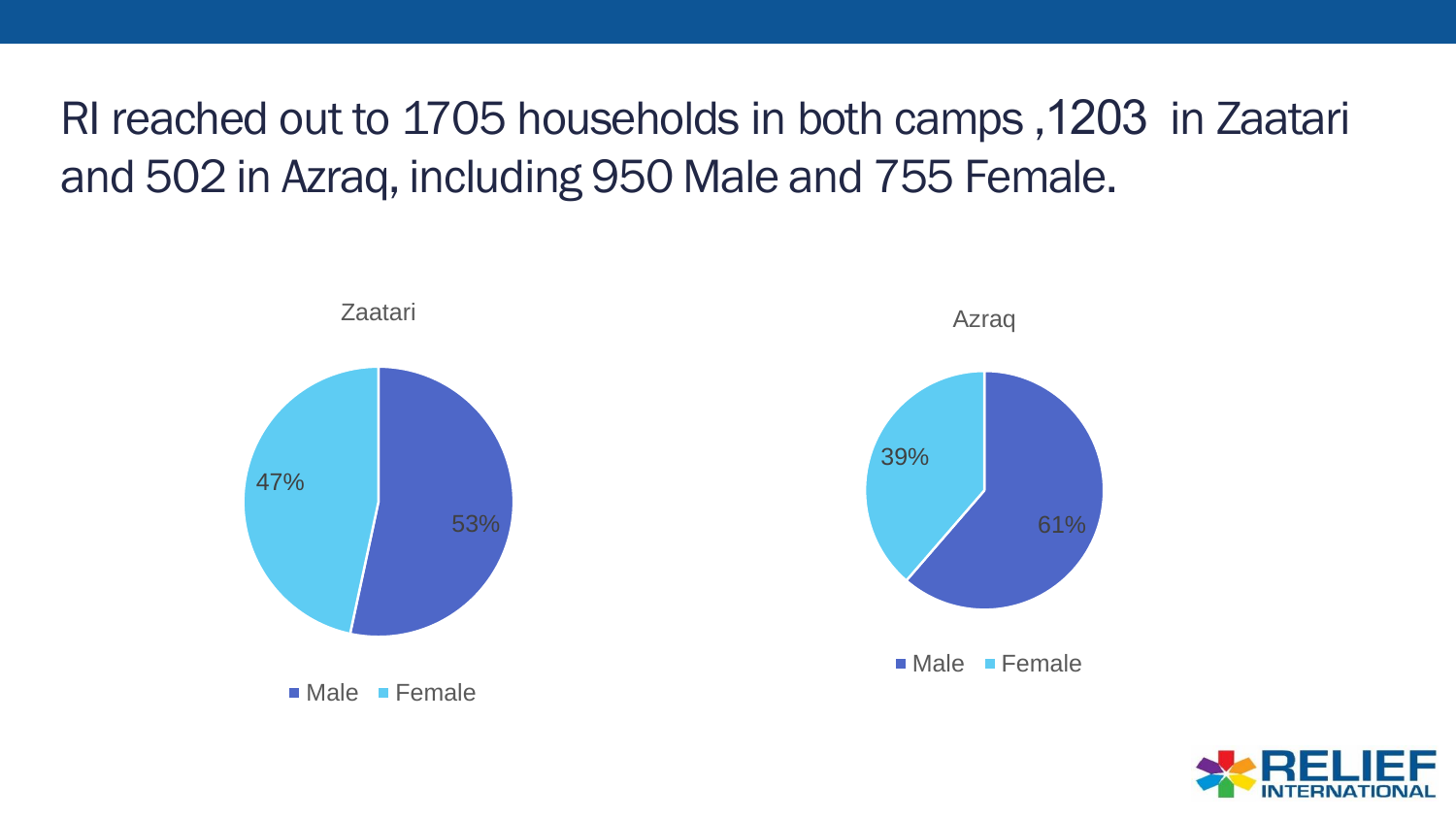#### Access to internet at your home.



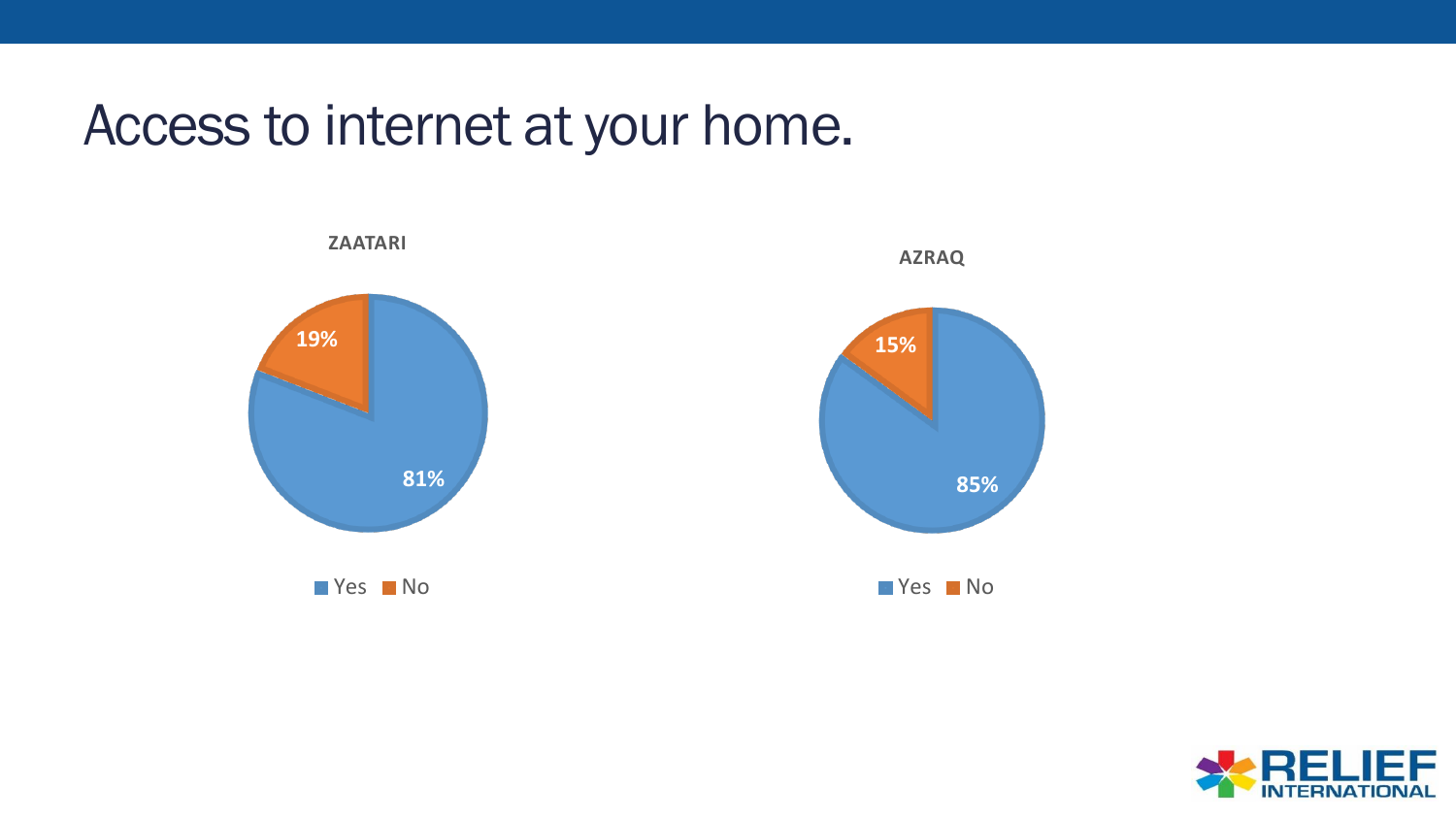#### Do you have a television or radio in your home?



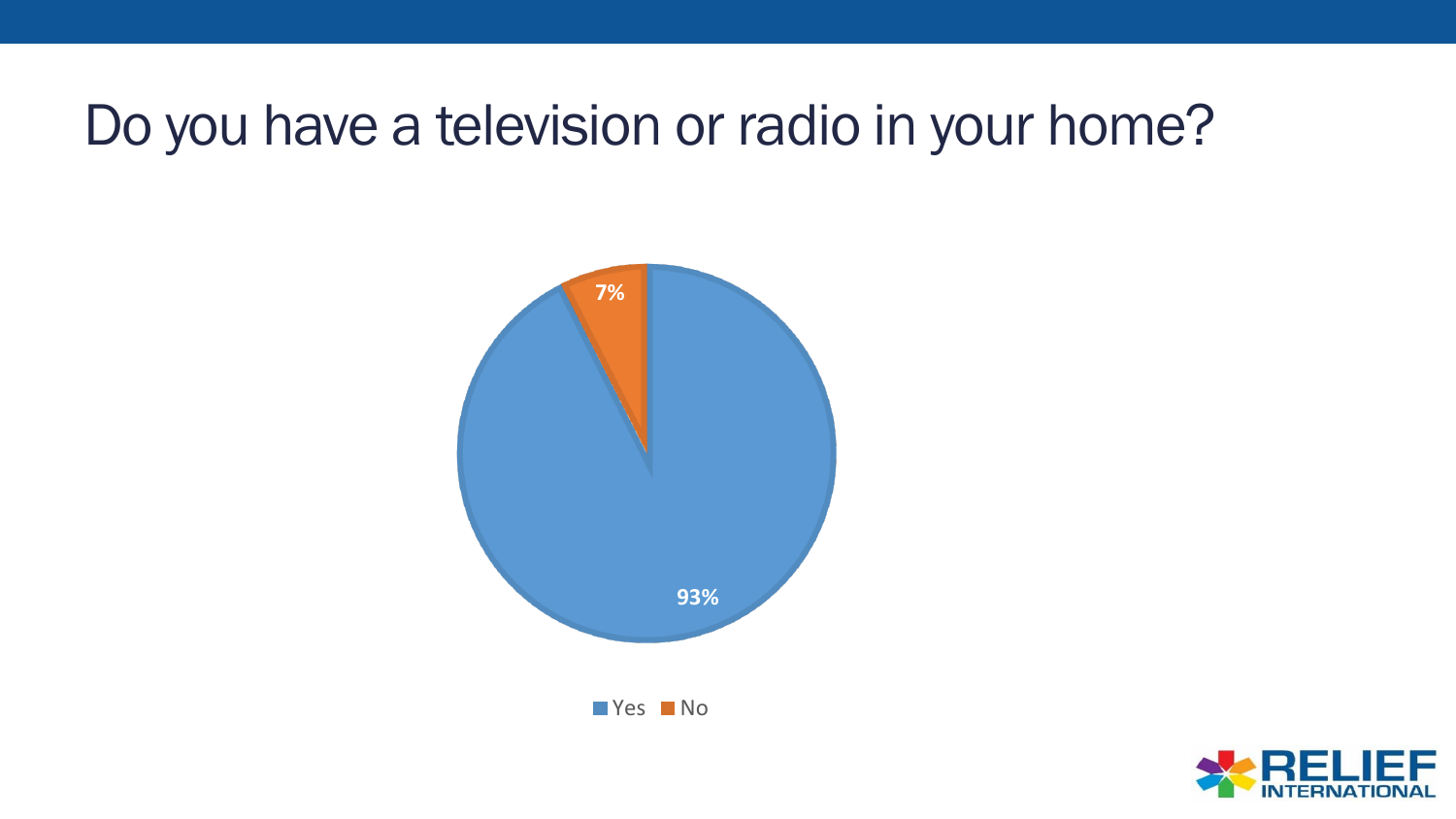#### What type of internet connection you have?



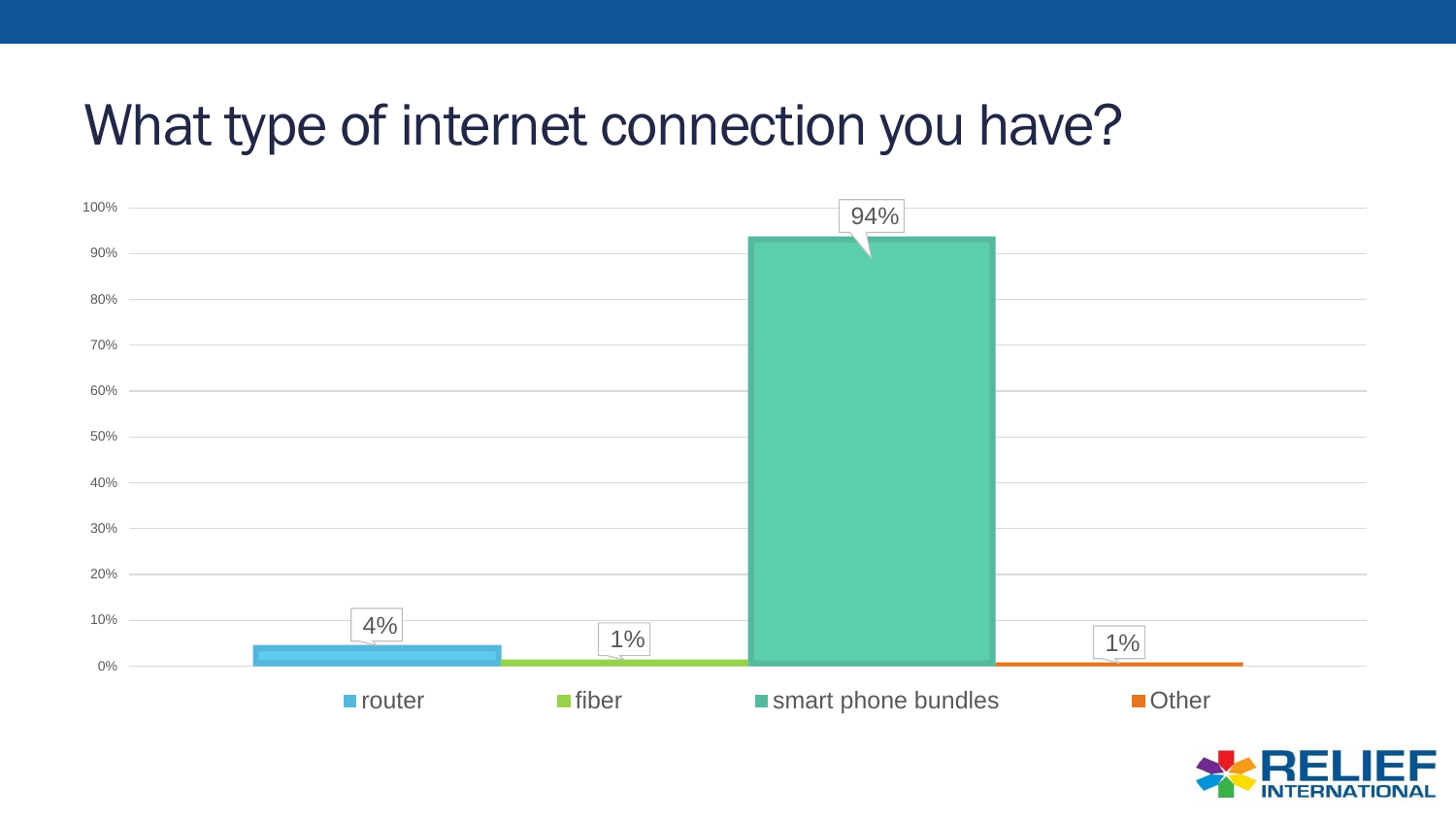#### Do you routinely consume the whole internet bundle per month?



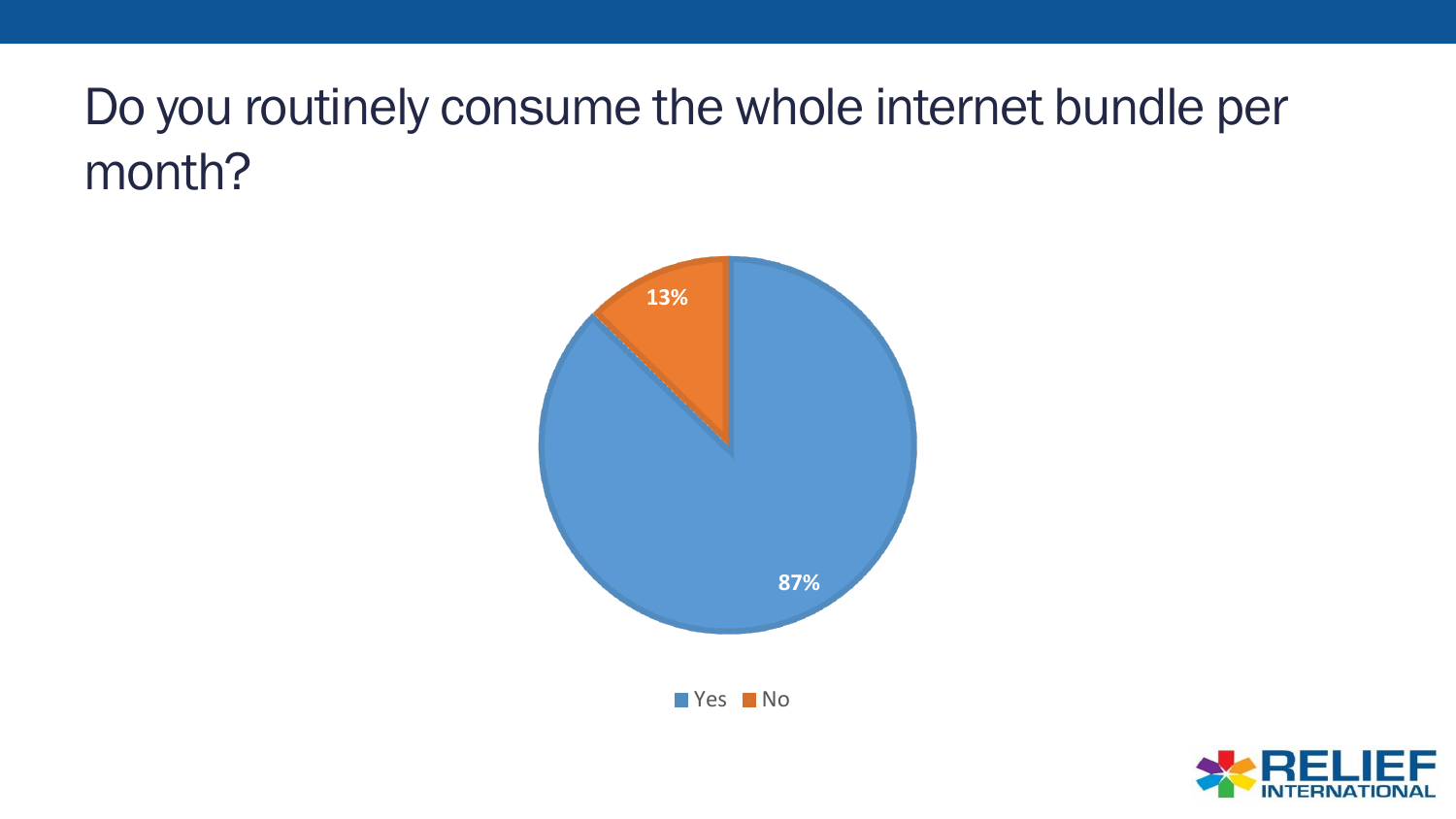#### Do they have access to social medial applications like Whatsapp/Facebook?





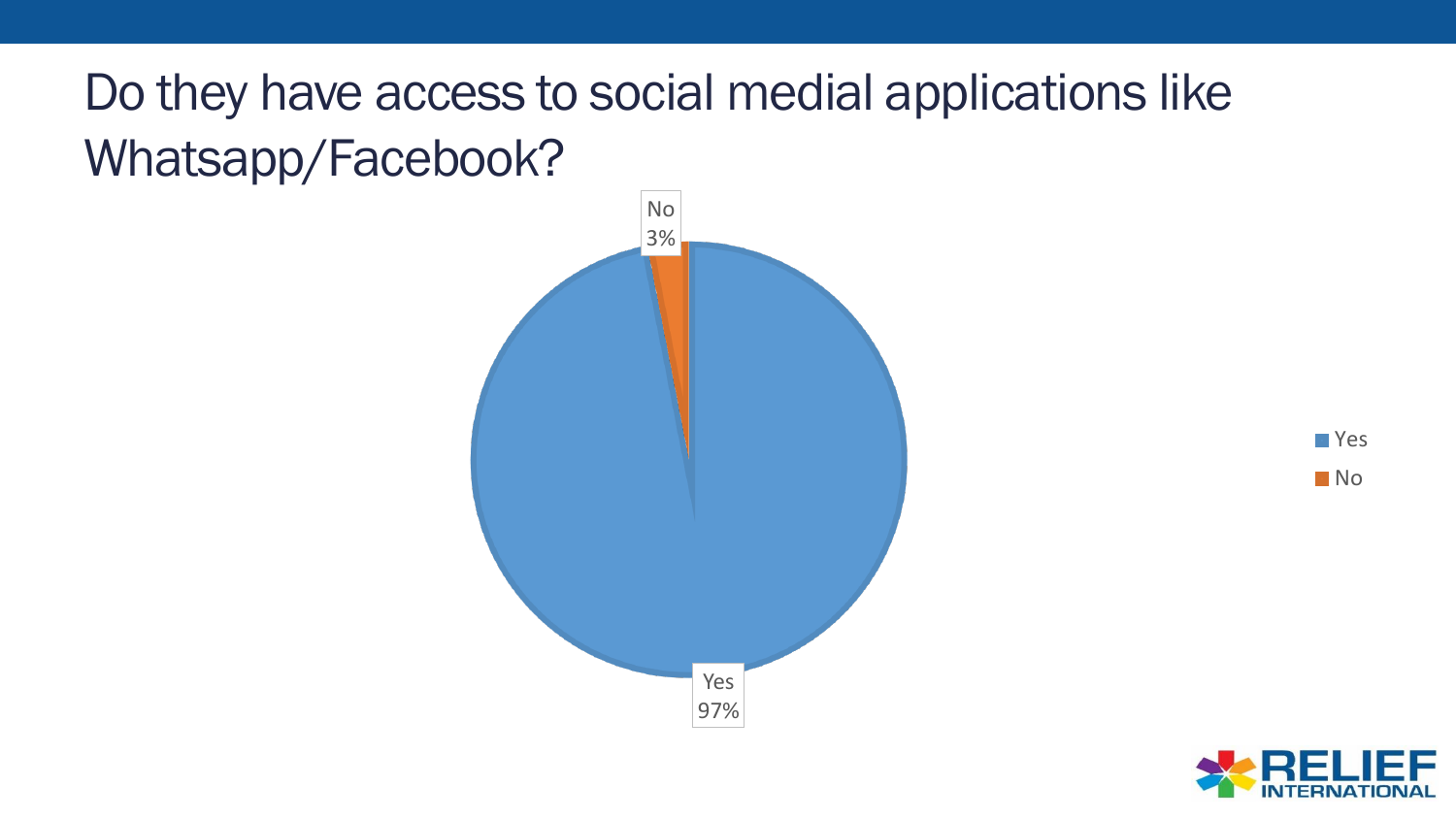## Using of social medial applications



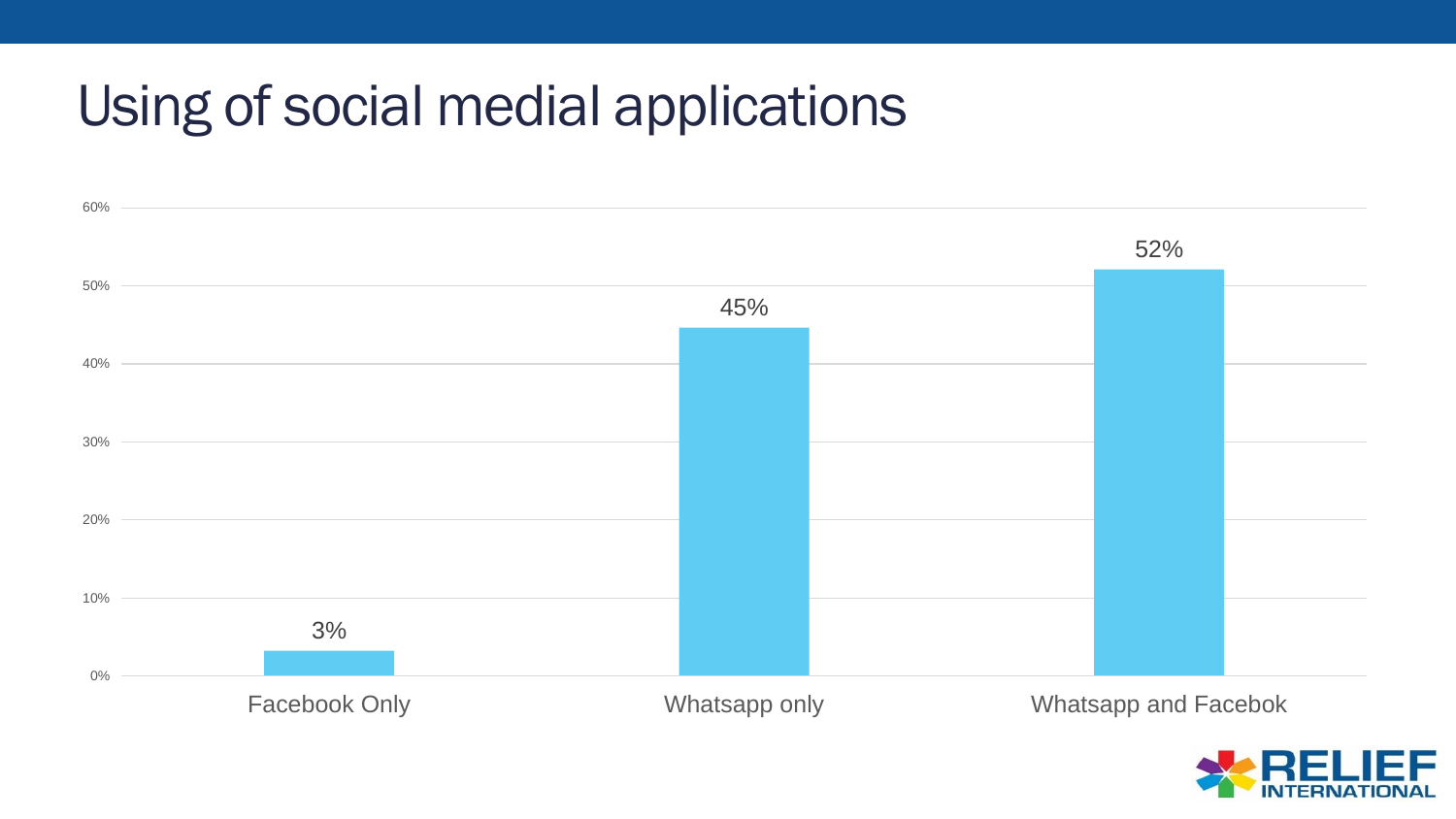## Do you agree that your children use these devices and internet connection for learning purposes



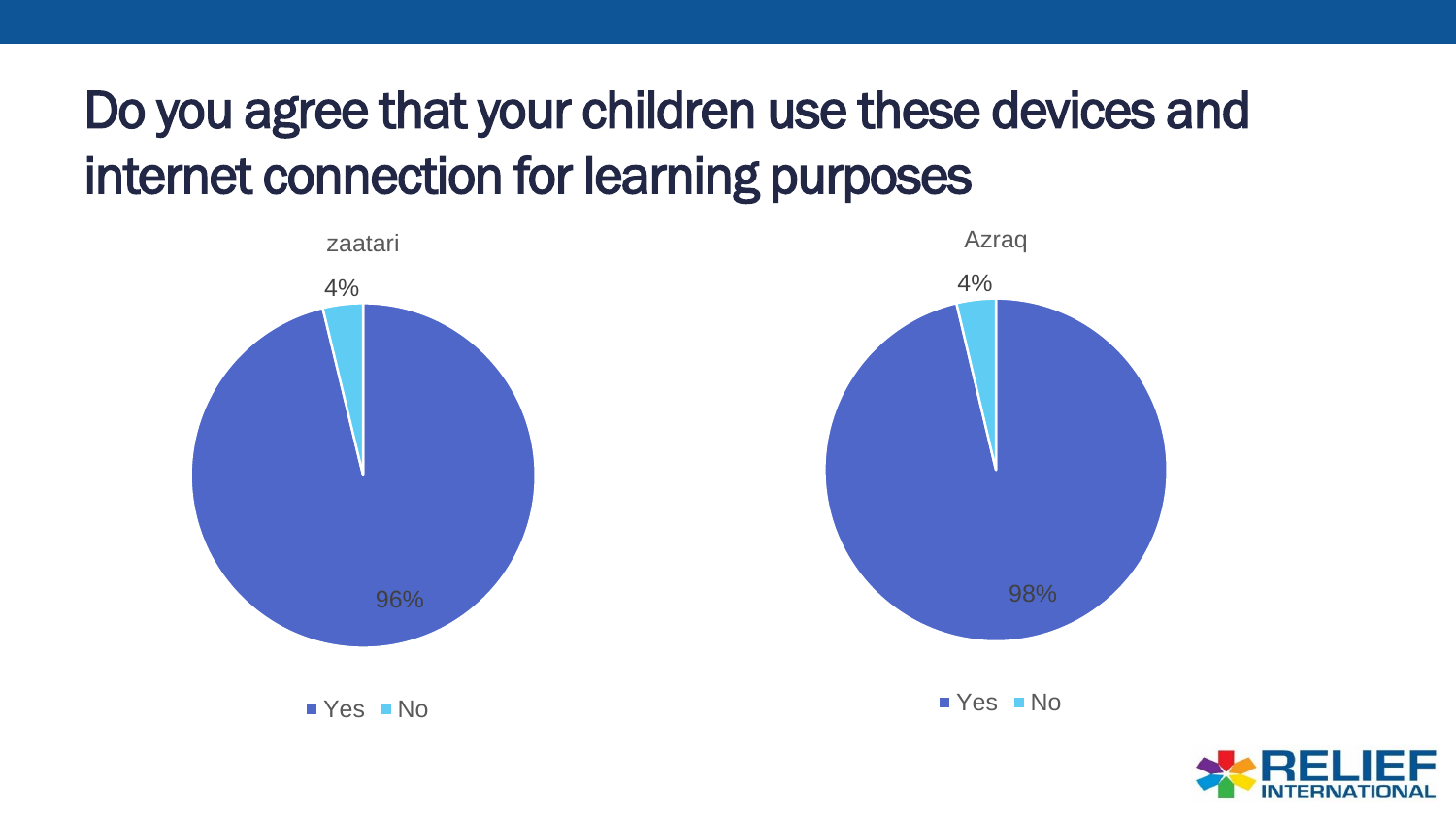Are caregivers/students interested/able and have time to participate and engage in distance remedial/drop-out education ?



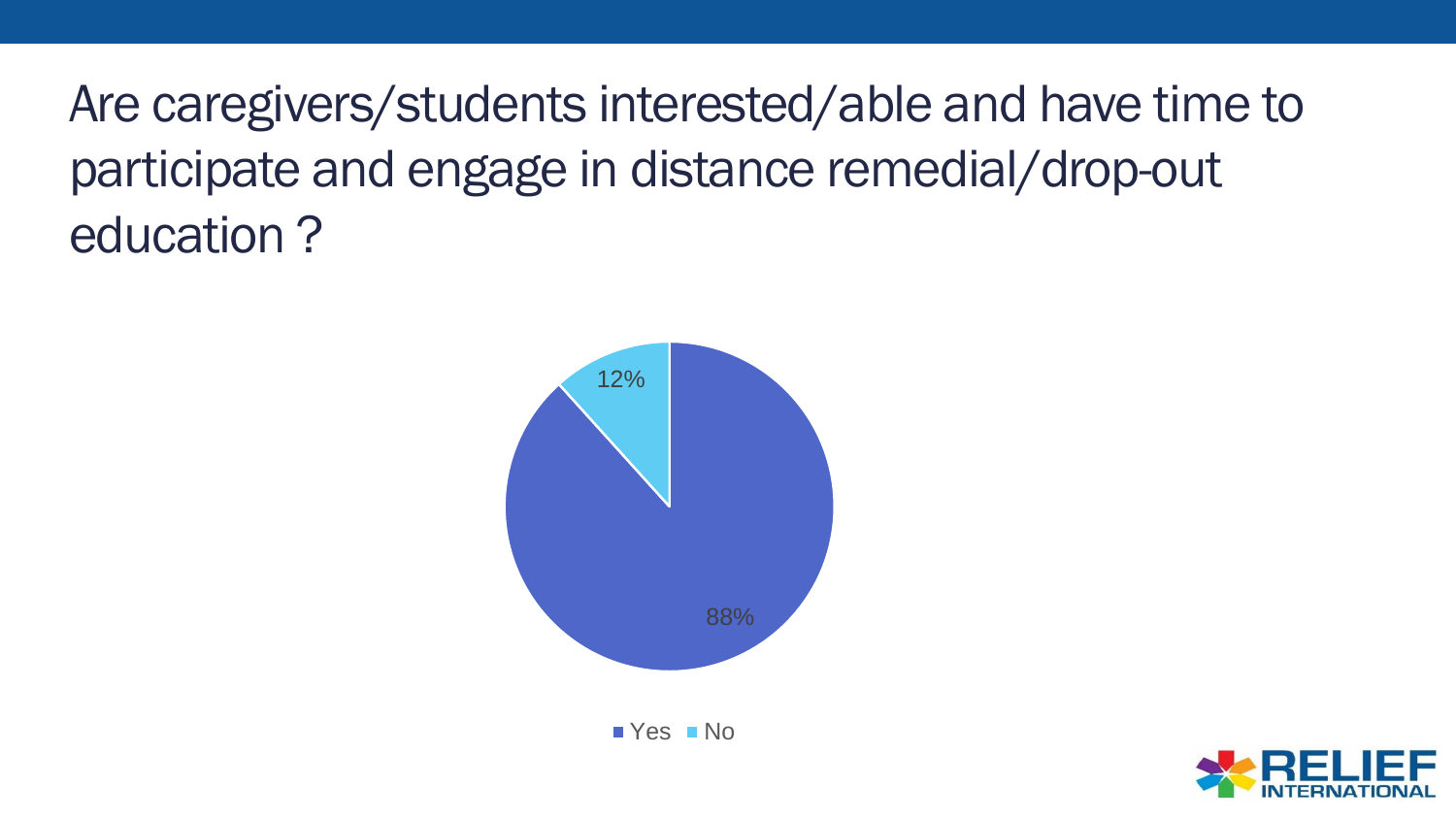### What is the best duration for E-Learning session – recorded video- from your point of view?



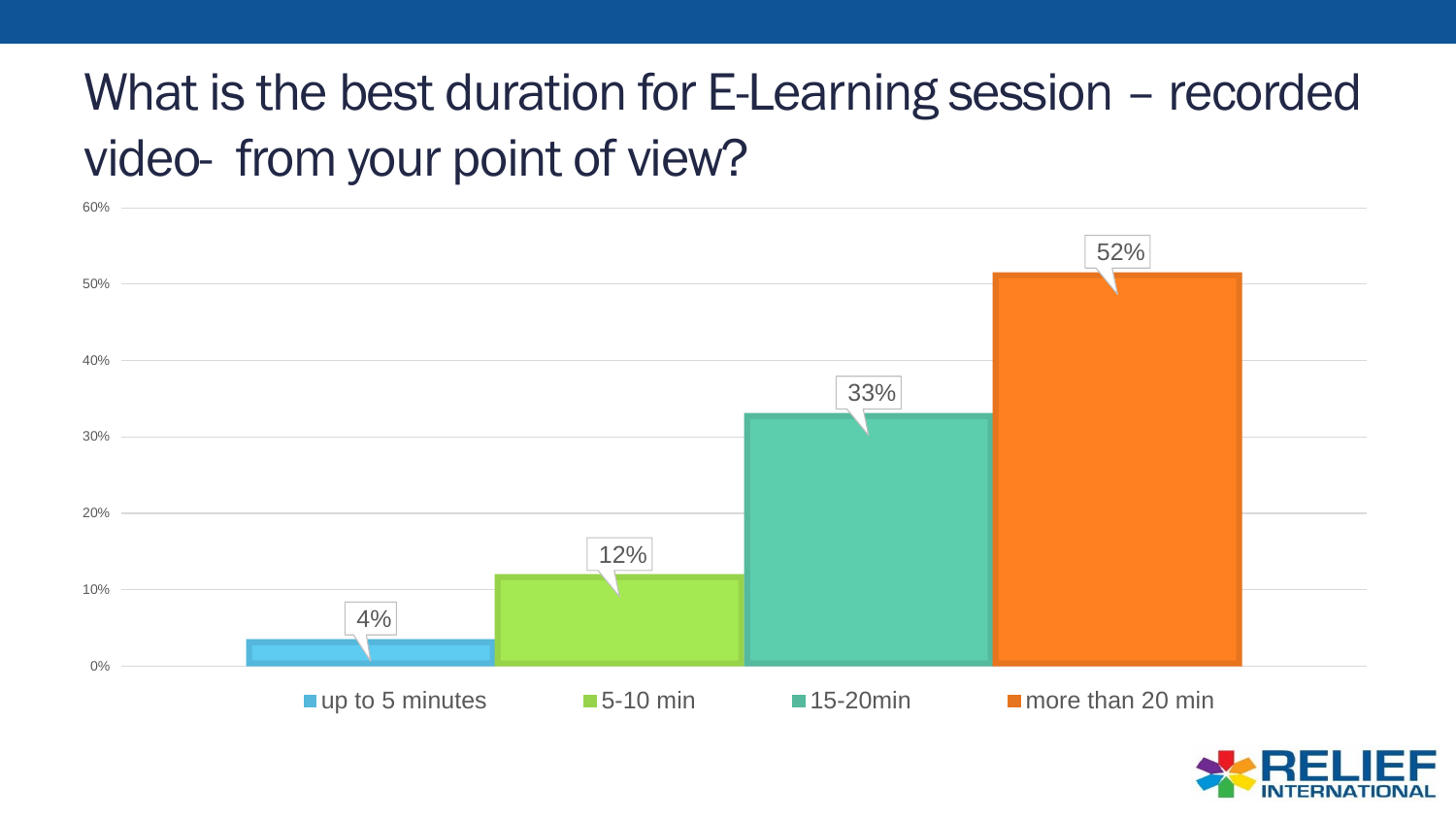#### What is the best format for texts you prefer?



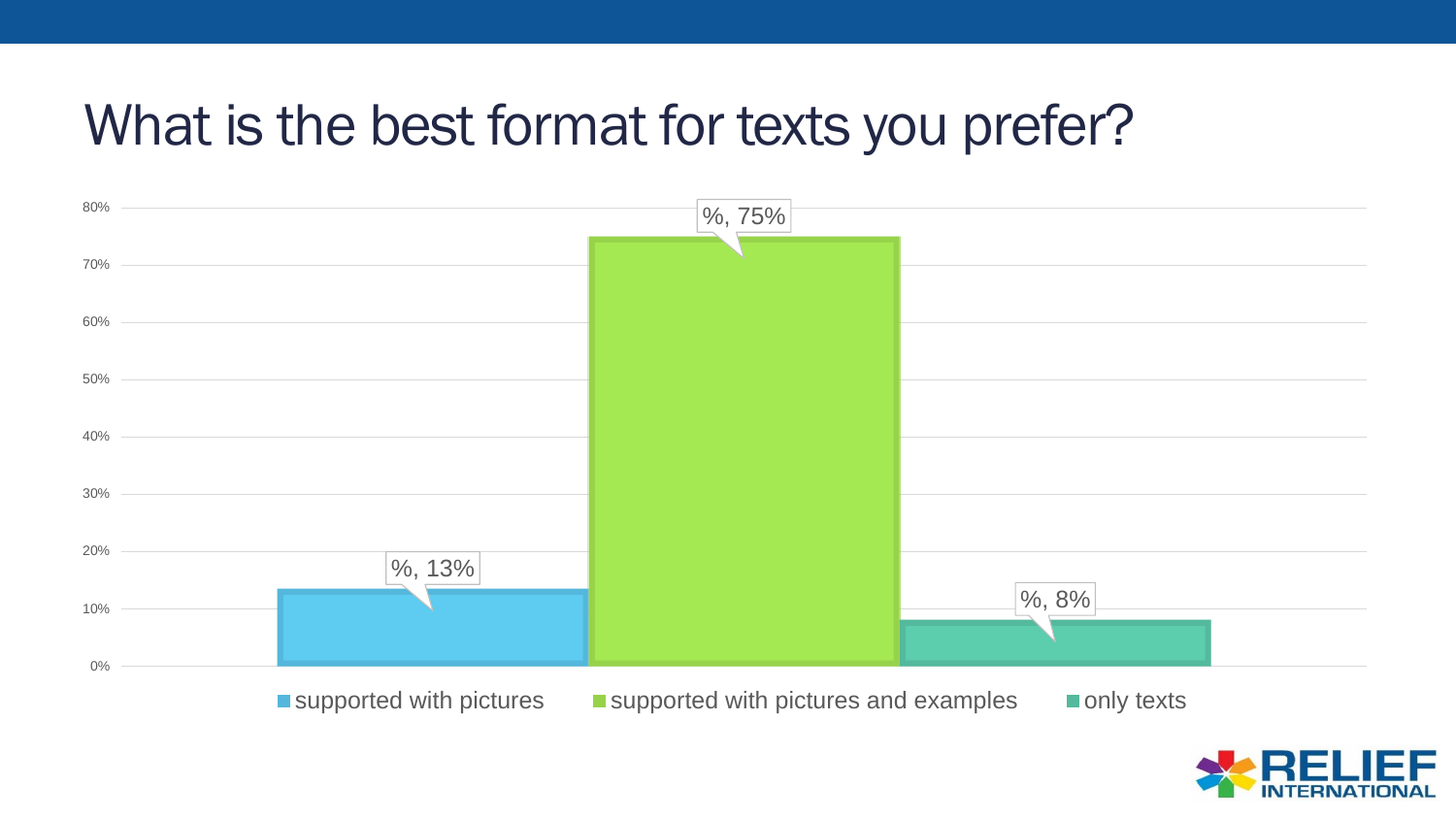### What is the best method that makes you feel well connected with your teacher in distance learning?